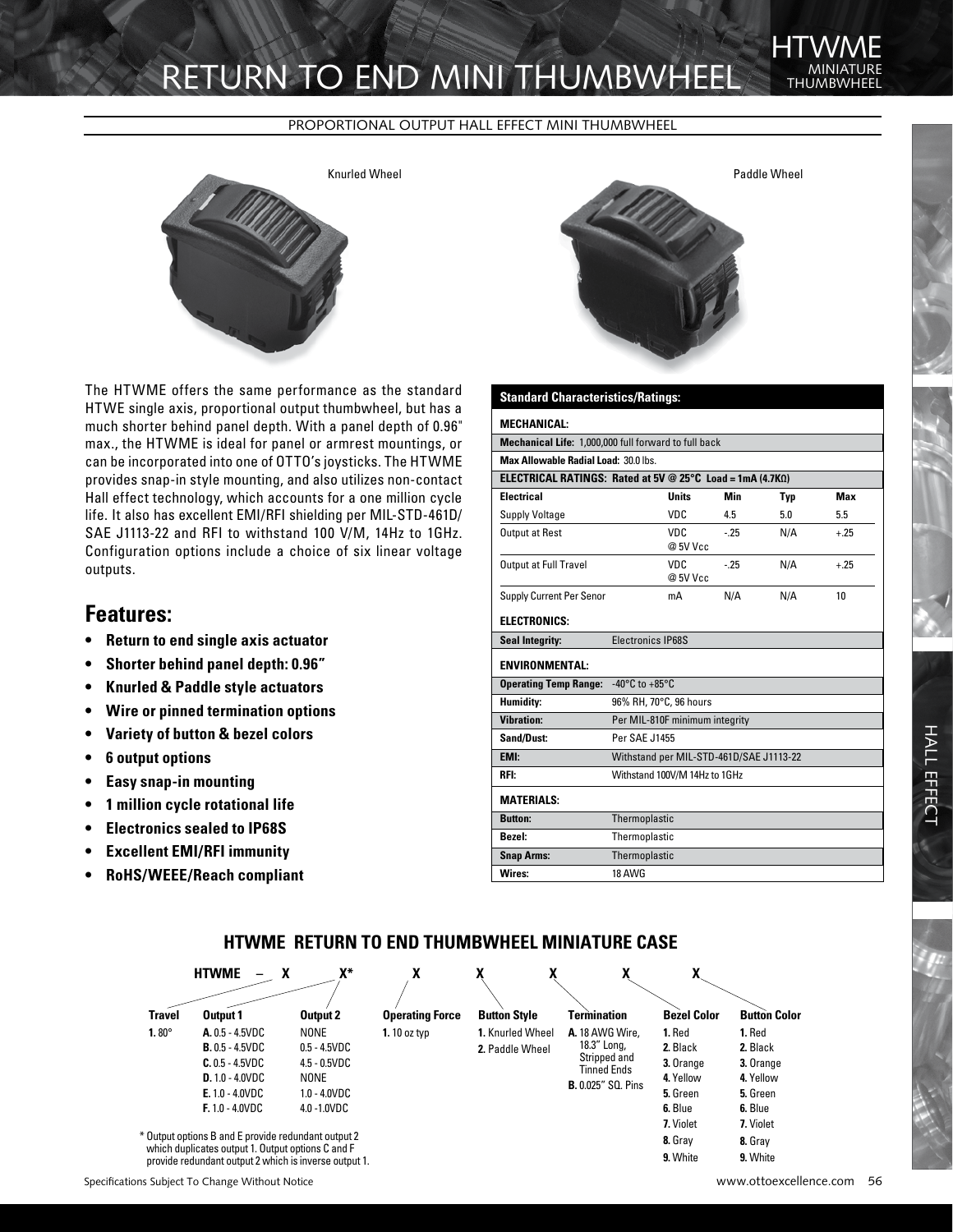## ATURE RETURN TO END MINI THUMBWHEEL

#### SHORTER BEHIND PANEL DEPTH



 $.26$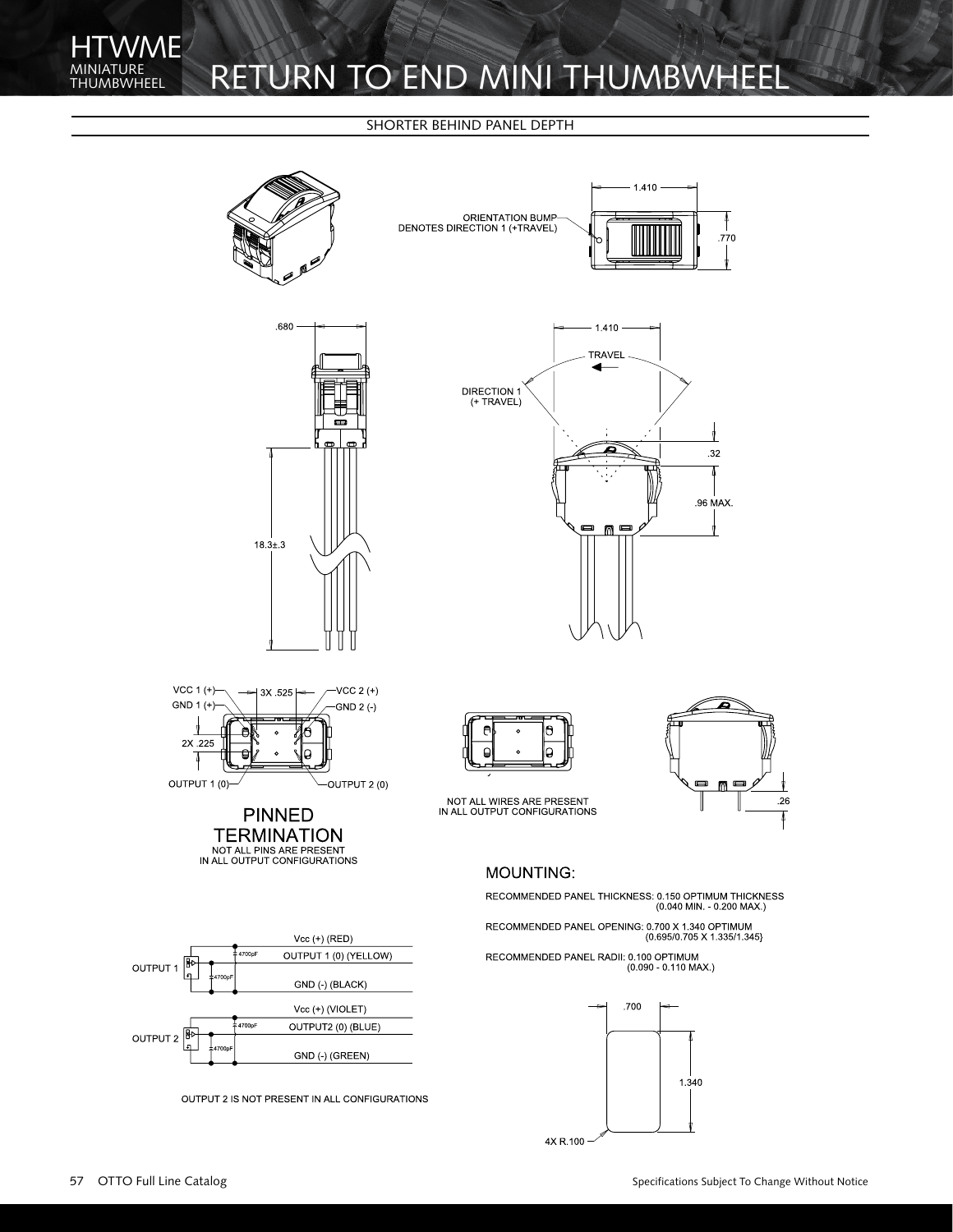## RETURN TO END MINI THUMBWHEEL THUMBWHEEL

THUMBWHEEL **HTWME** 

#### SHORTER BEHIND PANEL DEPTH